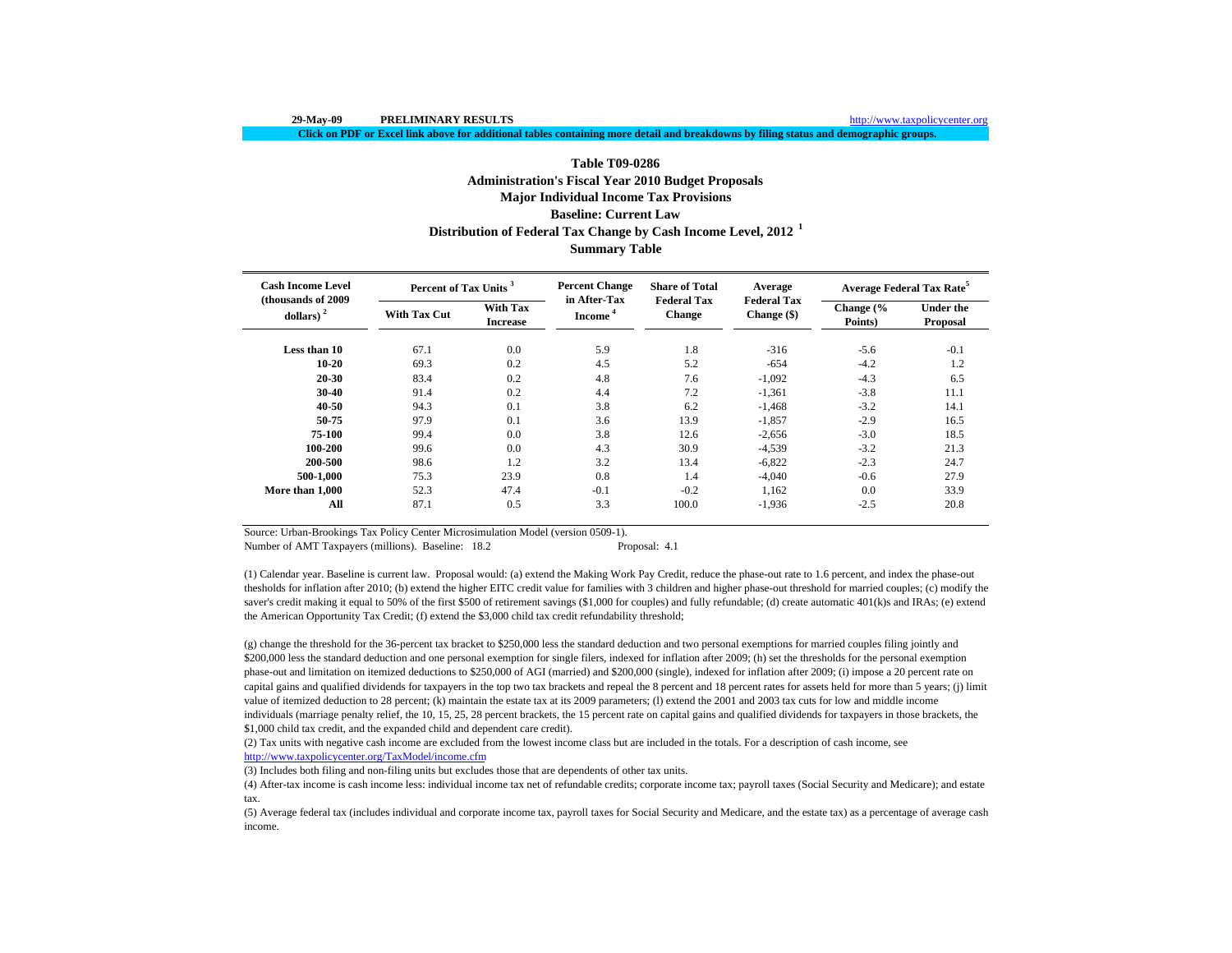### **Detail TableBaseline: Current Law Distribution of Federal Tax Change by Cash Income Level, 2012 1 Table T09-0286Administration's Fiscal Year 2010 Budget Proposals Major Individual Income Tax Provisions**

| <b>Cash Income Level</b><br>(thousands of 2009) | Percent of Tax Units <sup>3</sup> |                                    | <b>Percent Change</b><br>in After-Tax | <b>Share of Total</b><br><b>Federal Tax</b> | <b>Average Federal Tax Change</b> |          | <b>Share of Federal Taxes</b> |                              | <b>Average Federal Tax Rate<sup>5</sup></b> |                              |
|-------------------------------------------------|-----------------------------------|------------------------------------|---------------------------------------|---------------------------------------------|-----------------------------------|----------|-------------------------------|------------------------------|---------------------------------------------|------------------------------|
| dollars) $2$                                    | <b>With Tax Cut</b>               | <b>With Tax</b><br><b>Increase</b> | Income <sup>®</sup>                   | <b>Change</b>                               | <b>Dollars</b>                    | Percent  | Change (%<br>Points)          | <b>Under the</b><br>Proposal | Change (%<br>Points)                        | <b>Under the</b><br>Proposal |
| Less than 10                                    | 67.1                              | 0.0                                | 5.9                                   | 1.8                                         | $-316$                            | $-102.2$ | $-0.2$                        | 0.0                          | $-5.6$                                      | $-0.1$                       |
| $10 - 20$                                       | 69.3                              | 0.2                                | 4.5                                   | 5.2                                         | $-654$                            | $-78.4$  | $-0.6$                        | 0.2                          | $-4.2$                                      | 1.2                          |
| 20-30                                           | 83.4                              | 0.2                                | 4.8                                   | 7.6                                         | $-1,092$                          | $-39.6$  | $-0.7$                        | 1.4                          | $-4.3$                                      | 6.5                          |
| 30-40                                           | 91.4                              | 0.2                                | 4.4                                   | 7.2                                         | $-1.361$                          | $-25.3$  | $-0.5$                        | 2.6                          | $-3.8$                                      | 11.1                         |
| 40-50                                           | 94.3                              | 0.1                                | 3.8                                   | 6.2                                         | $-1,468$                          | $-18.3$  | $-0.3$                        | 3.4                          | $-3.2$                                      | 14.1                         |
| 50-75                                           | 97.9                              | 0.1                                | 3.6                                   | 13.9                                        | $-1,857$                          | $-15.0$  | $-0.5$                        | 9.6                          | $-2.9$                                      | 16.5                         |
| 75-100                                          | 99.4                              | 0.0                                | 3.8                                   | 12.6                                        | $-2,656$                          | $-13.8$  | $-0.3$                        | 9.6                          | $-3.0$                                      | 18.5                         |
| 100-200                                         | 99.6                              | 0.0                                | 4.3                                   | 30.9                                        | $-4,539$                          | $-13.2$  | $-0.7$                        | 24.9                         | $-3.2$                                      | 21.3                         |
| 200-500                                         | 98.6                              | 1.2                                | 3.2                                   | 13.4                                        | $-6.822$                          | $-8.6$   | 0.4                           | 17.5                         | $-2.3$                                      | 24.7                         |
| 500-1.000                                       | 75.3                              | 23.9                               | 0.8                                   | 1.4                                         | $-4.040$                          | $-2.0$   | 0.8                           | 8.3                          | $-0.6$                                      | 27.9                         |
| More than 1,000                                 | 52.3                              | 47.4                               | $-0.1$                                | $-0.2$                                      | 1.162                             | 0.1      | 2.5                           | 22.5                         | 0.0                                         | 33.9                         |
| All                                             | 87.1                              | 0.5                                | 3.3                                   | 100.0                                       | $-1,936$                          | $-10.9$  | 0.0                           | 100.0                        | $-2.5$                                      | 20.8                         |

#### **by Cash Income Level, 2012 1 Baseline Distribution of Income and Federal Taxes**

| <b>Cash Income Level</b><br>(thousands of 2009) |                              | Tax Units <sup>3</sup>  | Average<br>Income | Average<br><b>Federal Tax</b> | Average After-<br><b>Tax Income "</b> | Average<br><b>Federal Tax</b> | <b>Share of Pre-</b><br><b>Tax Income</b> | <b>Share of Post-</b><br><b>Tax Income</b> | Share of<br><b>Federal Taxes</b> |
|-------------------------------------------------|------------------------------|-------------------------|-------------------|-------------------------------|---------------------------------------|-------------------------------|-------------------------------------------|--------------------------------------------|----------------------------------|
| dollars) $2$                                    | <b>Number</b><br>(thousands) | <b>Percent of Total</b> | (Dollars)         | <b>Burden</b><br>(Dollars)    | (Dollars)                             | Rate <sup>5</sup>             | <b>Percent of Total</b>                   | <b>Percent of Total</b>                    | <b>Percent of Total</b>          |
| Less than 10                                    | 16,867                       | 10.7                    | 5,698             | 310                           | 5,388                                 | 5.4                           | 0.8                                       | 1.0                                        | 0.2                              |
| 10-20                                           | 24,202                       | 15.4                    | 15,471            | 834                           | 14,637                                | 5.4                           | 3.1                                       | 3.9                                        | 0.7                              |
| 20-30                                           | 21,129                       | 13.4                    | 25,711            | 2,761                         | 22,949                                | 10.7                          | 4.5                                       | 5.3                                        | 2.1                              |
| 30-40                                           | 16,119                       | 10.2                    | 36,076            | 5,370                         | 30,706                                | 14.9                          | 4.9                                       | 5.4                                        | 3.1                              |
| 40-50                                           | 12.811                       | 8.1                     | 46.449            | 8,034                         | 38.416                                | 17.3                          | 5.0                                       | 5.4                                        | 3.7                              |
| 50-75                                           | 22,730                       | 14.5                    | 63,828            | 12,414                        | 51.415                                | 19.5                          | 12.1                                      | 12.7                                       | 10.1                             |
| 75-100                                          | 14.433                       | 9.2                     | 89.794            | 19,270                        | 70.524                                | 21.5                          | 10.8                                      | 11.1                                       | 9.9                              |
| 100-200                                         | 20.762                       | 13.2                    | 140,646           | 34,422                        | 106.224                               | 24.5                          | 24.4                                      | 24.0                                       | 25.5                             |
| 200-500                                         | 5,989                        | 3.8                     | 294,838           | 79,626                        | 215,213                               | 27.0                          | 14.7                                      | 14.0                                       | 17.0                             |
| 500-1.000                                       | 1,052                        | 0.7                     | 703.124           | 200,119                       | 503,005                               | 28.5                          | 6.2                                       | 5.8                                        | 7.5                              |
| More than 1,000                                 | 533                          | 0.3                     | 3.105.866         | 1.050.659                     | 2,055,206                             | 33.8                          | 13.8                                      | 11.9                                       | 20.0                             |
| All                                             | 157,348                      | 100.0                   | 76.169            | 17,790                        | 58,378                                | 23.4                          | 100.0                                     | 100.0                                      | 100.0                            |

Source: Urban-Brookings Tax Policy Center Microsimulation Model (version 0509-1).

Number of AMT Taxpayers (millions). Baseline: 18.2

(1) Calendar year, Baseline is current law. Proposal would: (a) extend the Making Work Pay Credit, reduce the phase-out rate to 1.6 percent, and index the phase-out thesholds for inflation after 2010; (b) extend the higher credit value for families with 3 children and higher phase-out threshold for married couples; (c) modify the saver's credit making it equal to 50% of the first \$500 of retirement savings (\$1,000 for couples) and fully refu create automatic 401(k)s and IRAs; (e) extend the American Opportunity Tax Credit; (f) extend the \$3,000 child tax credit refundability threshold;

(g) change the threshold for the 36-percent tax bracket to \$250,000 less the standard deduction and two personal exemptions for married couples filing jointly and \$200,000 less the standard deduction and one personal exemp single filers, indexed for inflation after 2009; (h) set the thresholds for the personal exemption phase-out and limitation on itemized deductions to \$250,000 of AGI (married) and \$200,000 (single), indexed for inflation a impose a 20 percent rate on capital gains and qualified dividends for taxpayers in the top two tax brackets and repeal the 8 percent and 18 percent rates for assets held for more than 5 years; (j) limit value of itemized d percent; (k) maintain the estate tax at its 2009 parameters; (l) extend the 2001 and 2003 tax cuts for low and middle income individuals (marriage penalty relief, the 10, 15, 25, 28 percent brackets, the 15 percent rate on and qualified dividends for taxpayers in those brackets, the \$1,000 child tax credit, and the expanded child and dependent care credit).

(2) Tax units with negative cash income are excluded from the lowest income class but are included in the totals. For a description of cash income, see

http://www.taxpolicycenter.org/TaxModel/income.cfm

(3) Includes both filing and non-filing units but excludes those that are dependents of other tax units.

(4) After-tax income is cash income less: individual income tax net of refundable credits; corporate income tax; payroll taxes (Social Security and Medicare); and estate tax.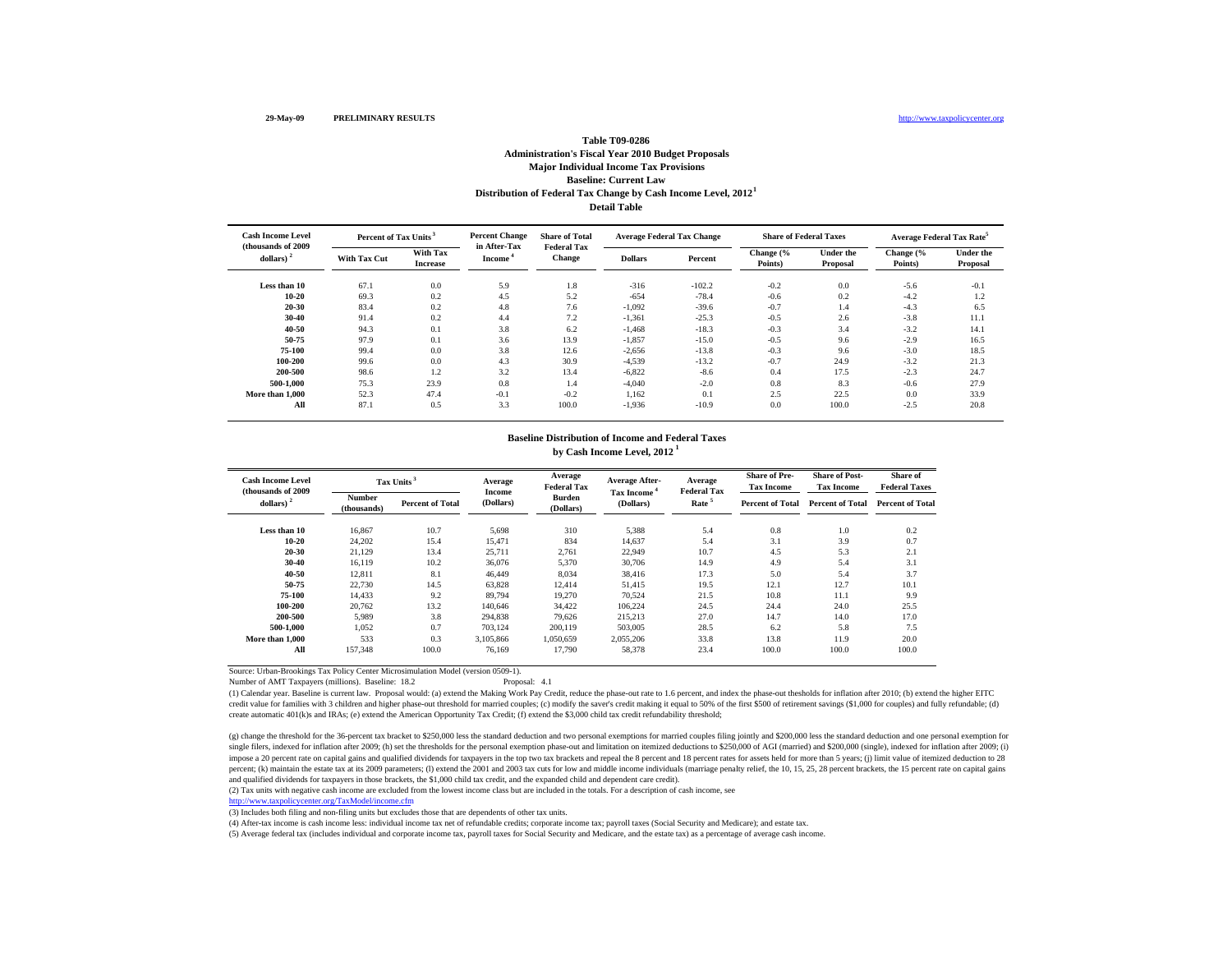## **Detail Table - Single Tax Units Baseline: Current Law Distribution of Federal Tax Change by Cash Income Level, 2012 1 Table T09-0286Administration's Fiscal Year 2010 Budget Proposals Major Individual Income Tax Provisions**

| <b>Cash Income Level</b><br>(thousands of 2009) | Percent of Tax Units <sup>3</sup> |                                    | <b>Percent Change</b><br>in After-Tax | <b>Share of Total</b><br><b>Federal Tax</b> | <b>Average Federal Tax Change</b> |         | <b>Share of Federal Taxes</b> |                              | <b>Average Federal Tax Rate<sup>5</sup></b> |                              |
|-------------------------------------------------|-----------------------------------|------------------------------------|---------------------------------------|---------------------------------------------|-----------------------------------|---------|-------------------------------|------------------------------|---------------------------------------------|------------------------------|
| dollars) $2$                                    | <b>With Tax Cut</b>               | <b>With Tax</b><br><b>Increase</b> | Income <sup>*</sup>                   | <b>Change</b>                               | <b>Dollars</b>                    | Percent | Change (%<br>Points)          | <b>Under the</b><br>Proposal | Change $\frac{6}{6}$<br>Points)             | <b>Under the</b><br>Proposal |
| Less than 10                                    | 66.7                              | 0.0                                | 5.1                                   | 5.3                                         | $-265$                            | $-54.9$ | $-0.4$                        | 0.4                          | $-4.7$                                      | 3.8                          |
| $10 - 20$                                       | 62.7                              | 0.3                                | 3.0                                   | 10.3                                        | $-423$                            | $-30.2$ | $-0.7$                        | 2.3                          | $-2.8$                                      | 6.4                          |
| 20-30                                           | 80.8                              | 0.2                                | 3.3                                   | 13.0                                        | $-710$                            | $-19.1$ | $-0.7$                        | 5.3                          | $-2.8$                                      | 11.7                         |
| 30-40                                           | 94.0                              | 0.1                                | 3.0                                   | 11.0                                        | $-882$                            | $-13.3$ | $-0.4$                        | 6.9                          | $-2.5$                                      | 16.0                         |
| 40-50                                           | 98.0                              | 0.0                                | 2.4                                   | 8.8                                         | $-901$                            | $-9.5$  | $-0.1$                        | 8.1                          | $-1.9$                                      | 18.6                         |
| 50-75                                           | 98.9                              | 0.0                                | 2.6                                   | 17.8                                        | $-1,235$                          | $-8.5$  | 0.1                           | 18.5                         | $-2.0$                                      | 21.1                         |
| 75-100                                          | 99.3                              | 0.0                                | 2.7                                   | 10.7                                        | $-1,801$                          | $-7.9$  | 0.1                           | 12.1                         | $-2.0$                                      | 23.7                         |
| 100-200                                         | 98.8                              | 0.1                                | 2.8                                   | 15.5                                        | $-2,761$                          | $-7.4$  | 0.3                           | 18.6                         | $-2.0$                                      | 25.1                         |
| 200-500                                         | 96.1                              | 3.5                                | 2.4                                   | 6.5                                         | $-5,029$                          | $-5.8$  | 0.3                           | 10.2                         | $-1.7$                                      | 27.3                         |
| 500-1.000                                       | 76.1                              | 23.1                               | 0.9                                   | 1.0                                         | $-4,338$                          | $-2.0$  | 0.3                           | 4.7                          | $-0.6$                                      | 31.0                         |
| More than 1,000                                 | 54.1                              | 45.2                               | 0.1                                   | 0.1                                         | $-876$                            | $-0.1$  | 1.1                           | 12.9                         | 0.0                                         | 36.6                         |
| All                                             | 81.5                              | 0.2                                | 2.6                                   | 100.0                                       | $-886$                            | $-8.8$  | 0.0                           | 100.0                        | $-2.0$                                      | 20.9                         |

#### **by Cash Income Level, 2012 1 Baseline Distribution of Income and Federal Taxes**

| <b>Cash Income Level</b><br>(thousands of 2009) |                              | Tax Units <sup>3</sup>  | Average<br>Income | Average<br><b>Federal Tax</b> | Average After-<br>Tax Income <sup>4</sup> | Average<br><b>Federal Tax</b> | <b>Share of Pre-</b><br><b>Tax Income</b> | <b>Share of Post-</b><br><b>Tax Income</b> | Share of<br><b>Federal Taxes</b> |
|-------------------------------------------------|------------------------------|-------------------------|-------------------|-------------------------------|-------------------------------------------|-------------------------------|-------------------------------------------|--------------------------------------------|----------------------------------|
| dollars) $2$                                    | <b>Number</b><br>(thousands) | <b>Percent of Total</b> | (Dollars)         | <b>Burden</b><br>(Dollars)    | (Dollars)                                 | Rate <sup>5</sup>             | <b>Percent of Total</b>                   | <b>Percent of Total</b>                    | <b>Percent of Total</b>          |
| Less than 10                                    | 12.093                       | 17.5                    | 5,684             | 483                           | 5,201                                     | 8.5                           | 2.3                                       | 2.7                                        | 0.8                              |
| 10-20                                           | 14.849                       | 21.5                    | 15,322            | 1.400                         | 13,922                                    | 9.1                           | 7.5                                       | 8.9                                        | 3.0                              |
| 20-30                                           | 11,214                       | 16.3                    | 25,573            | 3,710                         | 21,863                                    | 14.5                          | 9.5                                       | 10.5                                       | 6.0                              |
| 30-40                                           | 7,581                        | 11.0                    | 36,006            | 6,645                         | 29,360                                    | 18.5                          | 9.0                                       | 9.6                                        | 7.3                              |
| 40-50                                           | 5.967                        | 8.7                     | 46.386            | 9.506                         | 36,879                                    | 20.5                          | 9.2                                       | 9.4                                        | 8.2                              |
| 50-75                                           | 8.814                        | 12.8                    | 62.955            | 14.498                        | 48.457                                    | 23.0                          | 18.4                                      | 18.3                                       | 18.4                             |
| 75-100                                          | 3,630                        | 5.3                     | 88.784            | 22,839                        | 65,945                                    | 25.7                          | 10.7                                      | 10.3                                       | 11.9                             |
| 100-200                                         | 3,425                        | 5.0                     | 136,925           | 37,103                        | 99,822                                    | 27.1                          | 15.5                                      | 14.7                                       | 18.3                             |
| 200-500                                         | 789                          | 1.1                     | 299.674           | 86,825                        | 212,849                                   | 29.0                          | 7.8                                       | 7.2                                        | 9.9                              |
| 500-1.000                                       | 138                          | 0.2                     | 695,858           | 220,104                       | 475,753                                   | 31.6                          | 3.2                                       | 2.8                                        | 4.4                              |
| More than 1,000                                 | 75                           | 0.1                     | 2.961.621         | 1.085.900                     | 1,875,721                                 | 36.7                          | 7.4                                       | 6.1                                        | 11.8                             |
| All                                             | 68,932                       | 100.0                   | 43.878            | 10,073                        | 33.804                                    | 23.0                          | 100.0                                     | 100.0                                      | 100.0                            |

Source: Urban-Brookings Tax Policy Center Microsimulation Model (version 0509-1).

(1) Calendar year. Baseline is current law. Proposal would: (a) extend the Making Work Pay Credit, reduce the phase-out rate to 1.6 percent, and index the phase-out thesholds for inflation after 2010; (b) extend the higher credit value for families with 3 children and higher phase-out threshold for married couples; (c) modify the saver's credit making it equal to 50% of the first \$500 of retirement savings (\$1,000 for couples) and fully refu create automatic 401(k)s and IRAs; (e) extend the American Opportunity Tax Credit; (f) extend the \$3,000 child tax credit refundability threshold;

(g) change the threshold for the 36-percent tax bracket to \$250,000 less the standard deduction and two personal exemptions for married couples filing jointly and \$200,000 less the standard deduction and one personal exemp single filers, indexed for inflation after 2009; (h) set the thresholds for the personal exemption phase-out and limitation on itemized deductions to \$250,000 of AGI (married) and \$200,000 (single), indexed for inflation a impose a 20 percent rate on capital gains and qualified dividends for taxpayers in the top two tax brackets and repeal the 8 percent and 18 percent rates for assets held for more than 5 years; (j) limit value of itemized d percent; (k) maintain the estate tax at its 2009 parameters; (l) extend the 2001 and 2003 tax cuts for low and middle income individuals (marriage penalty relief, the 10, 15, 25, 28 percent brackets, the 15 percent rate on and qualified dividends for taxpayers in those brackets, the \$1,000 child tax credit, and the expanded child and dependent care credit).

(2) Tax units with negative cash income are excluded from the lowest income class but are included in the totals. For a description of cash income, see

http://www.taxpolicycenter.org/TaxModel/income.cfm

(3) Includes both filing and non-filing units but excludes those that are dependents of other tax units.

(4) After-tax income is cash income less: individual income tax net of refundable credits; corporate income tax; payroll taxes (Social Security and Medicare); and estate tax.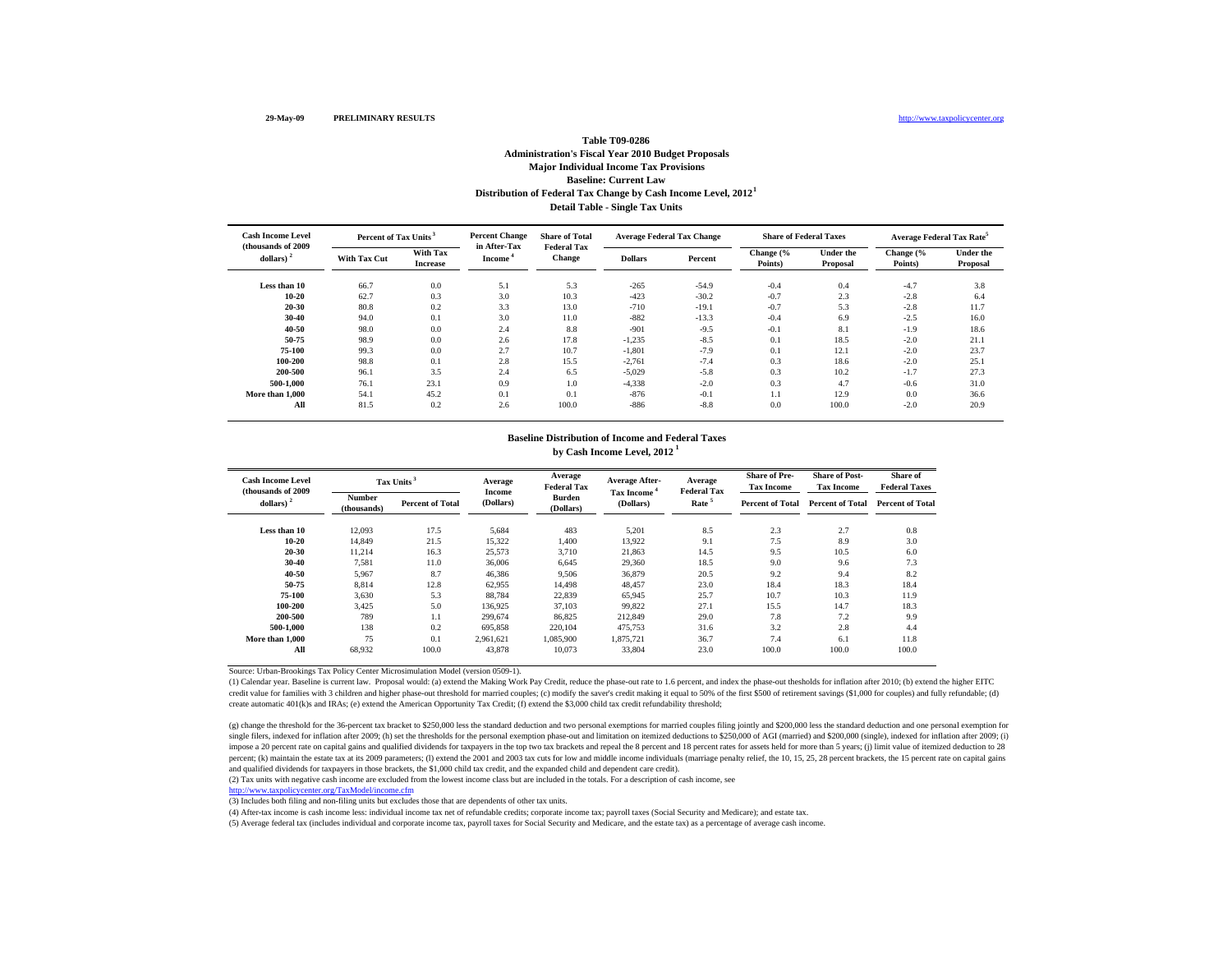## **Detail Table - Married Tax Units Filing Jointly Baseline: Current Law Distribution of Federal Tax Change by Cash Income Level, 2012 1 Table T09-0286Administration's Fiscal Year 2010 Budget Proposals Major Individual Income Tax Provisions**

| <b>Cash Income Level</b><br>(thousands of 2009) | Percent of Tax Units <sup>3</sup> |                                    | <b>Percent Change</b><br>in After-Tax | <b>Share of Total</b><br><b>Federal Tax</b> | <b>Average Federal Tax Change</b> |          | <b>Share of Federal Taxes</b> |                              | Average Federal Tax Rate <sup>5</sup> |                              |
|-------------------------------------------------|-----------------------------------|------------------------------------|---------------------------------------|---------------------------------------------|-----------------------------------|----------|-------------------------------|------------------------------|---------------------------------------|------------------------------|
| dollars) $2$                                    | <b>With Tax Cut</b>               | <b>With Tax</b><br><b>Increase</b> | Income <sup>*</sup>                   | <b>Change</b>                               | <b>Dollars</b>                    | Percent  | Change (%<br>Points)          | <b>Under the</b><br>Proposal | Change (%<br>Points)                  | <b>Under the</b><br>Proposal |
| Less than 10                                    | 50.1                              | 0.0                                | 6.4                                   | 0.3                                         | $-289$                            | $-114.4$ | 0.0                           | 0.0                          | $-6.1$                                | $-0.8$                       |
| $10 - 20$                                       | 66.6                              | 0.0                                | 5.7                                   | 1.8                                         | $-875$                            | $-157.6$ | $-0.2$                        | $-0.1$                       | $-5.5$                                | $-2.0$                       |
| 20-30                                           | 75.7                              | 0.3                                | 6.2                                   | 3.6                                         | $-1,480$                          | $-82.4$  | $-0.4$                        | 0.1                          | $-5.7$                                | 1.2                          |
| 30-40                                           | 80.4                              | 0.5                                | 5.7                                   | 4.1                                         | $-1,838$                          | $-49.7$  | $-0.4$                        | 0.5                          | $-5.1$                                | 5.1                          |
| 40-50                                           | 85.8                              | 0.2                                | 5.1                                   | 4.2                                         | $-2,078$                          | $-35.2$  | $-0.4$                        | 0.9                          | $-4.5$                                | 8.2                          |
| 50-75                                           | 96.3                              | 0.1                                | 4.2                                   | 11.4                                        | $-2,296$                          | $-22.0$  | $-0.7$                        | 4.8                          | $-3.5$                                | 12.6                         |
| 75-100                                          | 99.4                              | 0.0                                | 4.1                                   | 13.7                                        | $-2,993$                          | $-17.0$  | $-0.6$                        | 7.9                          | $-3.3$                                | 16.2                         |
| 100-200                                         | 99.8                              | 0.0                                | 4.6                                   | 41.0                                        | $-5,012$                          | $-14.8$  | $-1.4$                        | 27.9                         | $-3.5$                                | 20.4                         |
| 200-500                                         | 99.2                              | 0.6                                | 3.4                                   | 18.1                                        | $-7.216$                          | $-9.2$   | 0.3                           | 21.2                         | $-2.5$                                | 24.3                         |
| 500-1.000                                       | 75.9                              | 23.2                               | 0.8                                   | 1.8                                         | $-4.129$                          | $-2.1$   | 0.9                           | 10.1                         | $-0.6$                                | 27.4                         |
| More than 1,000                                 | 52.6                              | 47.2                               | 0.0                                   | $-0.2$                                      | 714                               | 0.1      | 2.8                           | 26.5                         | 0.0                                   | 33.4                         |
| All                                             | 90.1                              | 0.8                                | 3.4                                   | 100.0                                       | $-3,243$                          | $-10.6$  | 0.0                           | 100.0                        | $-2.6$                                | 21.8                         |

#### **by Cash Income Level, 2012 1 Baseline Distribution of Income and Federal Taxes**

| <b>Cash Income Level</b><br>(thousands of 2009 |                              | Tax Units <sup>3</sup>  | Average<br><b>Income</b> | Average<br><b>Federal Tax</b> | Average After-<br>Tax Income <sup>4</sup> | Average<br><b>Federal Tax</b> | <b>Share of Pre-</b><br><b>Tax Income</b> | <b>Share of Post-</b><br><b>Tax Income</b> | Share of<br><b>Federal Taxes</b> |
|------------------------------------------------|------------------------------|-------------------------|--------------------------|-------------------------------|-------------------------------------------|-------------------------------|-------------------------------------------|--------------------------------------------|----------------------------------|
| dollars) $2$                                   | <b>Number</b><br>(thousands) | <b>Percent of Total</b> | (Dollars)                | <b>Burden</b><br>(Dollars)    | (Dollars)                                 | Rate <sup>5</sup>             | <b>Percent of Total</b>                   | <b>Percent of Total</b>                    | <b>Percent of Total</b>          |
| Less than 10                                   | 2,164                        | 3.5                     | 4.748                    | 253                           | 4,495                                     | 5.3                           | 0.1                                       | 0.2                                        | 0.0                              |
| $10 - 20$                                      | 4.064                        | 6.6                     | 15.973                   | 555                           | 15,418                                    | 3.5                           | 0.8                                       | 1.1                                        | 0.1                              |
| 20-30                                          | 4,828                        | 7.9                     | 25,857                   | 1,795                         | 24,062                                    | 6.9                           | 1.6                                       | 2.0                                        | 0.5                              |
| 30-40                                          | 4.406                        | 7.2                     | 36,192                   | 3,696                         | 32,495                                    | 10.2                          | 2.1                                       | 2.5                                        | 0.9                              |
| 40-50                                          | 4.057                        | 6.6                     | 46.612                   | 5,909                         | 40,704                                    | 12.7                          | 2.5                                       | 2.8                                        | 1.3                              |
| 50-75                                          | 9.840                        | 16.0                    | 64.984                   | 10.462                        | 54,522                                    | 16.1                          | 8.3                                       | 9.2                                        | 5.5                              |
| 75-100                                         | 9.114                        | 14.9                    | 90.400                   | 17.634                        | 72,767                                    | 19.5                          | 10.7                                      | 11.3                                       | 8.5                              |
| 100-200                                        | 16,285                       | 26.5                    | 141,926                  | 33,901                        | 108,025                                   | 23.9                          | 29.9                                      | 30.1                                       | 29.3                             |
| 200-500                                        | 4,998                        | 8.2                     | 294.061                  | 78,523                        | 215,538                                   | 26.7                          | 19.0                                      | 18.4                                       | 20.9                             |
| 500-1.000                                      | 880                          | 1.4                     | 704.704                  | 197.246                       | 507.457                                   | 28.0                          | 8.0                                       | 7.6                                        | 9.2                              |
| More than 1,000                                | 437                          | 0.7                     | 3.067.872                | 1,022,576                     | 2,045,296                                 | 33.3                          | 17.3                                      | 15.3                                       | 23.7                             |
| All                                            | 61,357                       | 100.0                   | 126,020                  | 30,683                        | 95,337                                    | 24.4                          | 100.0                                     | 100.0                                      | 100.0                            |

Source: Urban-Brookings Tax Policy Center Microsimulation Model (version 0509-1).

(1) Calendar year. Baseline is current law. Proposal would: (a) extend the Making Work Pay Credit, reduce the phase-out rate to 1.6 percent, and index the phase-out thesholds for inflation after 2010; (b) extend the higher credit value for families with 3 children and higher phase-out threshold for married couples; (c) modify the saver's credit making it equal to 50% of the first \$500 of retirement savings (\$1,000 for couples) and fully refu create automatic 401(k)s and IRAs; (e) extend the American Opportunity Tax Credit; (f) extend the \$3,000 child tax credit refundability threshold;

(g) change the threshold for the 36-percent tax bracket to \$250,000 less the standard deduction and two personal exemptions for married couples filing jointly and \$200,000 less the standard deduction and one personal exemp single filers, indexed for inflation after 2009; (h) set the thresholds for the personal exemption phase-out and limitation on itemized deductions to \$250,000 of AGI (married) and \$200,000 (single), indexed for inflation a impose a 20 percent rate on capital gains and qualified dividends for taxpayers in the top two tax brackets and repeal the 8 percent and 18 percent rates for assets held for more than 5 years; (j) limit value of itemized d percent; (k) maintain the estate tax at its 2009 parameters; (l) extend the 2001 and 2003 tax cuts for low and middle income individuals (marriage penalty relief, the 10, 15, 25, 28 percent brackets, the 15 percent rate on and qualified dividends for taxpayers in those brackets, the \$1,000 child tax credit, and the expanded child and dependent care credit).

(2) Tax units with negative cash income are excluded from the lowest income class but are included in the totals. For a description of cash income, see

http://www.taxpolicycenter.org/TaxModel/income.cfm

(3) Includes both filing and non-filing units but excludes those that are dependents of other tax units.

(4) After-tax income is cash income less: individual income tax net of refundable credits; corporate income tax; payroll taxes (Social Security and Medicare); and estate tax.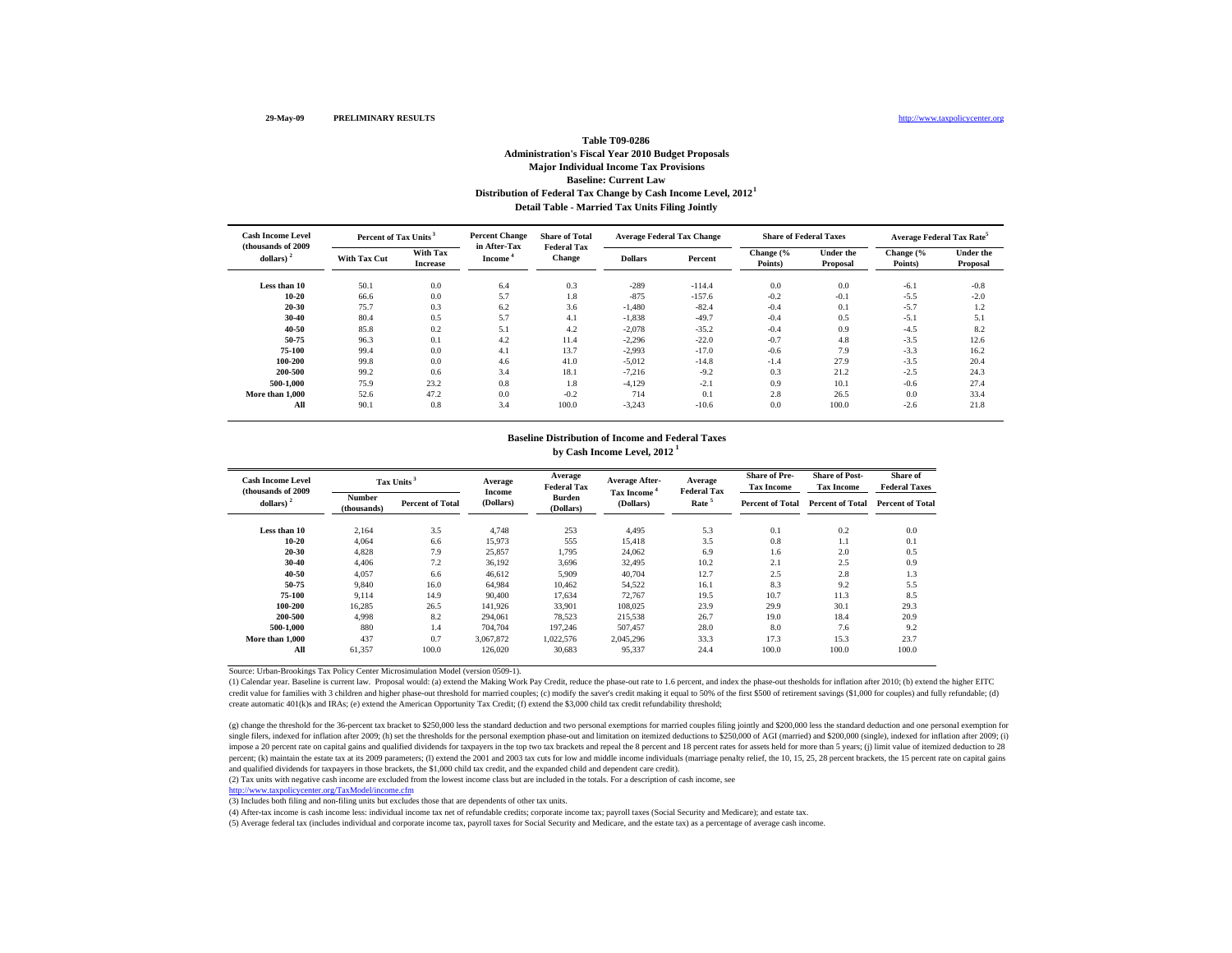## **Detail Table - Head of Household Tax UnitsBaseline: Current Law Distribution of Federal Tax Change by Cash Income Level, 2012 1 Table T09-0286Administration's Fiscal Year 2010 Budget Proposals Major Individual Income Tax Provisions**

| <b>Cash Income Level</b>            | Percent of Tax Units <sup>3</sup> |                             | <b>Percent Change</b>               | <b>Share of Total</b>               | <b>Average Federal Tax Change</b> |          | <b>Share of Federal Taxes</b> |                              | <b>Average Federal Tax Rate<sup>5</sup></b> |                              |
|-------------------------------------|-----------------------------------|-----------------------------|-------------------------------------|-------------------------------------|-----------------------------------|----------|-------------------------------|------------------------------|---------------------------------------------|------------------------------|
| (thousands of 2009)<br>dollars) $2$ | With Tax Cut                      | With Tax<br><b>Increase</b> | in After-Tax<br>Income <sup>*</sup> | <b>Federal Tax</b><br><b>Change</b> | <b>Dollars</b>                    | Percent  | Change (%<br>Points)          | <b>Under the</b><br>Proposal | Change $\frac{6}{6}$<br>Points)             | <b>Under the</b><br>Proposal |
| Less than 10                        | 82.8                              | 0.0                         | 8.4                                 | 3.6                                 | $-597$                            | 117.2    | $-1.4$                        | $-2.2$                       | $-9.0$                                      | $-16.7$                      |
| $10 - 20$                           | 89.6                              | 0.0                         | 7.2                                 | 14.3                                | $-1,160$                          | 161.8    | $-5.3$                        | $-7.5$                       | $-7.5$                                      | $-12.1$                      |
| 20-30                               | 96.1                              | 0.1                         | 6.6                                 | 18.8                                | $-1,605$                          | $-118.8$ | $-4.8$                        | $-1.0$                       | $-6.2$                                      | $-1.0$                       |
| 30-40                               | 98.4                              | 0.0                         | 5.7                                 | 16.6                                | $-1,786$                          | $-39.2$  | $-2.0$                        | 8.4                          | $-5.0$                                      | 7.7                          |
| 40-50                               | 98.4                              | 0.1                         | 4.7                                 | 11.0                                | $-1,820$                          | $-23.8$  | 0.1                           | 11.4                         | $-3.9$                                      | 12.6                         |
| 50-75                               | 99.5                              | 0.0                         | 4.2                                 | 18.7                                | $-2,117$                          | $-17.3$  | 2.5                           | 28.9                         | $-3.4$                                      | 16.1                         |
| 75-100                              | 99.5                              | 0.0                         | 3.9                                 | 9.3                                 | $-2,697$                          | $-13.5$  | 2.5                           | 19.4                         | $-3.0$                                      | 19.5                         |
| 100-200                             | 99.6                              | 0.0                         | 2.9                                 | 6.4                                 | $-2,886$                          | $-8.7$   | 3.7                           | 21.6                         | $-2.2$                                      | 22.8                         |
| 200-500                             | 94.1                              | 5.5                         | 1.8                                 | 1.5                                 | $-4.020$                          | $-5.3$   | 1.7                           | 8.6                          | $-1.4$                                      | 24.4                         |
| 500-1.000                           | 58.0                              | 41.8                        | 0.2                                 | 0.1                                 | $-1,053$                          | $-0.6$   | 0.8                           | 3.5                          | $-0.2$                                      | 26.5                         |
| More than 1,000                     | 39.7                              | 60.1                        | $-0.4$                              | $-0.2$                              | 7,525                             | 0.7      | 2.2                           | 8.9                          | 0.3                                         | 34.4                         |
| All                                 | 94.7                              | 0.1                         | 4.7                                 | 100.0                               | $-1.654$                          | $-24.5$  | 0.0                           | 100.0                        | $-4.0$                                      | 12.2                         |

#### **by Cash Income Level, 2012 1 Baseline Distribution of Income and Federal Taxes**

| <b>Cash Income Level</b><br>(thousands of 2009) |                              | Tax Units <sup>3</sup>  | Average<br><b>Income</b> | Average<br><b>Federal Tax</b> | Average After-<br>Tax Income <sup>4</sup> | Average<br><b>Federal Tax</b> | <b>Share of Pre-</b><br><b>Tax Income</b> | <b>Share of Post-</b><br><b>Tax Income</b> | Share of<br><b>Federal Taxes</b> |
|-------------------------------------------------|------------------------------|-------------------------|--------------------------|-------------------------------|-------------------------------------------|-------------------------------|-------------------------------------------|--------------------------------------------|----------------------------------|
| dollars) $2$                                    | <b>Number</b><br>(thousands) | <b>Percent of Total</b> | (Dollars)                | <b>Burden</b><br>(Dollars)    | (Dollars)                                 | Rate <sup>5</sup>             | <b>Percent of Total</b>                   | <b>Percent of Total</b>                    | <b>Percent of Total</b>          |
| Less than 10                                    | 2,467                        | 10.1                    | 6,622                    | $-509$                        | 7,131                                     | $-7.7$                        | 1.6                                       | 2.1                                        | $-0.8$                           |
| $10 - 20$                                       | 4.998                        | 20.4                    | 15,513                   | $-717$                        | 16,230                                    | $-4.6$                        | 7.6                                       | 9.4                                        | $-2.2$                           |
| 20-30                                           | 4,757                        | 19.4                    | 25,869                   | 1,351                         | 24,518                                    | 5.2                           | 12.0                                      | 13.6                                       | 3.9                              |
| 30-40                                           | 3.777                        | 15.4                    | 36,040                   | 4,562                         | 31.478                                    | 12.7                          | 13.3                                      | 13.8                                       | 10.4                             |
| 40-50                                           | 2,442                        | 10.0                    | 46,392                   | 7,663                         | 38,730                                    | 16.5                          | 11.1                                      | 11.0                                       | 11.3                             |
| 50-75                                           | 3.577                        | 14.6                    | 62,829                   | 12,250                        | 50,579                                    | 19.5                          | 21.9                                      | 21.1                                       | 26.4                             |
| 75-100                                          | 1.399                        | 5.7                     | 88.811                   | 20,042                        | 68,768                                    | 22.6                          | 12.1                                      | 11.2                                       | 16.9                             |
| 100-200                                         | 895                          | 3.7                     | 132.422                  | 33,071                        | 99,351                                    | 25.0                          | 11.6                                      | 10.4                                       | 17.8                             |
| 200-500                                         | 150                          | 0.6                     | 294,067                  | 75,703                        | 218,363                                   | 25.7                          | 4.3                                       | 3.8                                        | 6.9                              |
| 500-1.000                                       | 24                           | 0.1                     | 684,765                  | 182,588                       | 502,177                                   | 26.7                          | 1.6                                       | 1.4                                        | 2.6                              |
| More than 1,000                                 | 11                           | 0.0                     | 2.969.130                | 1,013,529                     | 1,955,600                                 | 34.1                          | 3.2                                       | 2.5                                        | 6.7                              |
| All                                             | 24.547                       | 100.0                   | 41.760                   | 6.757                         | 35,003                                    | 16.2                          | 100.0                                     | 100.0                                      | 100.0                            |

Source: Urban-Brookings Tax Policy Center Microsimulation Model (version 0509-1).

(1) Calendar year. Baseline is current law. Proposal would: (a) extend the Making Work Pay Credit, reduce the phase-out rate to 1.6 percent, and index the phase-out thesholds for inflation after 2010; (b) extend the higher credit value for families with 3 children and higher phase-out threshold for married couples; (c) modify the saver's credit making it equal to 50% of the first \$500 of retirement savings (\$1,000 for couples) and fully refu create automatic 401(k)s and IRAs; (e) extend the American Opportunity Tax Credit; (f) extend the \$3,000 child tax credit refundability threshold;

(g) change the threshold for the 36-percent tax bracket to \$250,000 less the standard deduction and two personal exemptions for married couples filing jointly and \$200,000 less the standard deduction and one personal exemp single filers, indexed for inflation after 2009; (h) set the thresholds for the personal exemption phase-out and limitation on itemized deductions to \$250,000 of AGI (married) and \$200,000 (single), indexed for inflation a impose a 20 percent rate on capital gains and qualified dividends for taxpayers in the top two tax brackets and repeal the 8 percent and 18 percent rates for assets held for more than 5 years; (j) limit value of itemized d percent; (k) maintain the estate tax at its 2009 parameters; (l) extend the 2001 and 2003 tax cuts for low and middle income individuals (marriage penalty relief, the 10, 15, 25, 28 percent brackets, the 15 percent rate on and qualified dividends for taxpayers in those brackets, the \$1,000 child tax credit, and the expanded child and dependent care credit).

(2) Tax units with negative cash income are excluded from the lowest income class but are included in the totals. For a description of cash income, see

http://www.taxpolicycenter.org/TaxModel/income.cfm

(3) Includes both filing and non-filing units but excludes those that are dependents of other tax units.

(4) After-tax income is cash income less: individual income tax net of refundable credits; corporate income tax; payroll taxes (Social Security and Medicare); and estate tax.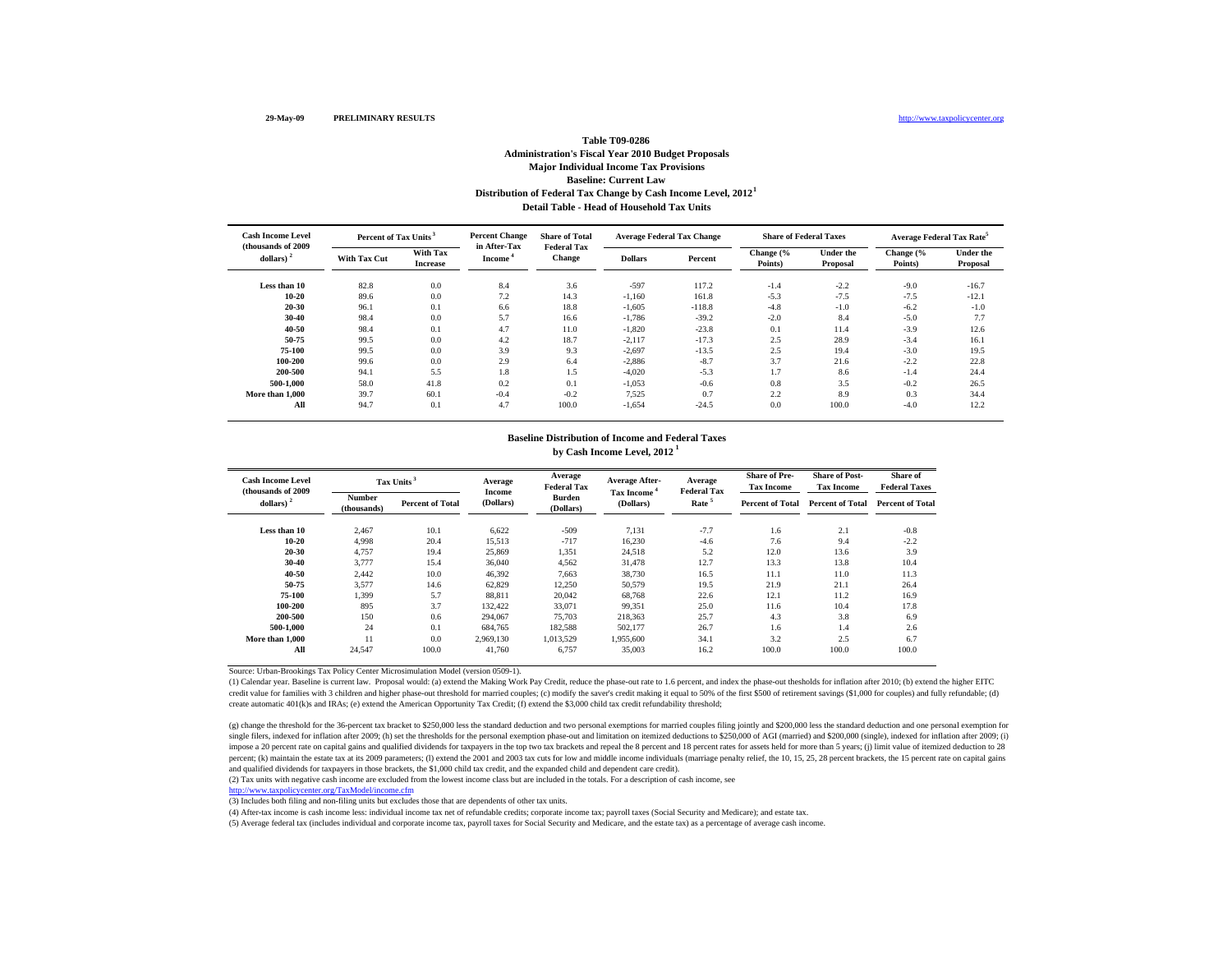## **Baseline: Current Law Distribution of Federal Tax Change by Cash Income Level, 2012 1 Table T09-0286Administration's Fiscal Year 2010 Budget Proposals Major Individual Income Tax Provisions Detail Table - Tax Units with Children**

| <b>Cash Income Level</b><br>(thousands of 2009) | Percent of Tax Units <sup>3</sup> |                                    | <b>Percent Change</b><br>in After-Tax | <b>Share of Total</b><br><b>Federal Tax</b> | <b>Average Federal Tax Change</b> |          | <b>Share of Federal Taxes</b> |                              | Average Federal Tax Rate <sup>5</sup> |                              |
|-------------------------------------------------|-----------------------------------|------------------------------------|---------------------------------------|---------------------------------------------|-----------------------------------|----------|-------------------------------|------------------------------|---------------------------------------|------------------------------|
| dollars) $2$                                    | <b>With Tax Cut</b>               | <b>With Tax</b><br><b>Increase</b> | Income <sup>*</sup>                   | <b>Change</b>                               | <b>Dollars</b>                    | Percent  | Change (%<br>Points)          | <b>Under the</b><br>Proposal | Change $\frac{6}{6}$<br>Points)       | <b>Under the</b><br>Proposal |
| Less than 10                                    | 83.1                              | 0.0                                | 9.2                                   | 1.2                                         | $-639$                            | 91.0     | $-0.2$                        | $-0.4$                       | $-10.3$                               | $-21.6$                      |
| $10 - 20$                                       | 96.5                              | 0.0                                | 8.6                                   | 5.2                                         | $-1,456$                          | 115.8    | $-1.0$                        | $-1.6$                       | $-9.3$                                | $-17.3$                      |
| 20-30                                           | 98.5                              | 0.1                                | 8.7                                   | 7.9                                         | $-2,167$                          | $-249.6$ | $-1.2$                        | $-0.8$                       | $-8.4$                                | $-5.0$                       |
| 30-40                                           | 99.4                              | 0.0                                | 7.7                                   | 7.6                                         | $-2,439$                          | $-58.5$  | $-1.0$                        | 0.9                          | $-6.8$                                | 4.8                          |
| 40-50                                           | 99.3                              | 0.1                                | 6.6                                   | 6.4                                         | $-2,597$                          | $-35.4$  | $-0.6$                        | 1.9                          | $-5.6$                                | 10.2                         |
| 50-75                                           | 99.8                              | 0.0                                | 5.3                                   | 13.2                                        | $-2,789$                          | $-23.6$  | $-0.9$                        | 7.1                          | $-4.4$                                | 14.1                         |
| 75-100                                          | 99.9                              | 0.0                                | 4.9                                   | 13.1                                        | $-3,525$                          | $-18.7$  | $-0.5$                        | 9.5                          | $-3.9$                                | 17.0                         |
| 100-200                                         | 100.0                             | 0.0                                | 5.1                                   | 32.8                                        | $-5,471$                          | $-15.9$  | $-0.6$                        | 28.7                         | $-3.9$                                | 20.4                         |
| 200-500                                         | 99.1                              | 0.8                                | 3.3                                   | 12.5                                        | $-7.043$                          | $-8.9$   | 1.3                           | 21.3                         | $-2.4$                                | 24.8                         |
| 500-1.000                                       | 70.7                              | 29.0                               | 0.6                                   | 0.8                                         | $-2,886$                          | $-1.4$   | 1.3                           | 9.7                          | $-0.4$                                | 29.3                         |
| More than 1,000                                 | 42.7                              | 57.1                               | $-0.3$                                | $-0.8$                                      | 6,073                             | 0.6      | 3.5                           | 23.7                         | 0.2                                   | 34.9                         |
| All                                             | 97.6                              | 0.6                                | 4.4                                   | 100.0                                       | $-3,185$                          | $-14.2$  | 0.0                           | 100.0                        | $-3.3$                                | 20.1                         |

#### **by Cash Income Level, 2012 1 Baseline Distribution of Income and Federal Taxes**

| <b>Cash Income Level</b><br>(thousands of 2009) |                              | Tax Units <sup>3</sup>  | Average<br>Income | Average<br><b>Federal Tax</b> | <b>Average After-</b><br>Tax Income | Average<br><b>Federal Tax</b> | <b>Share of Pre-</b><br><b>Tax Income</b> | <b>Share of Post-</b><br><b>Tax Income</b> | Share of<br><b>Federal Taxes</b> |
|-------------------------------------------------|------------------------------|-------------------------|-------------------|-------------------------------|-------------------------------------|-------------------------------|-------------------------------------------|--------------------------------------------|----------------------------------|
| dollars) $2$                                    | <b>Number</b><br>(thousands) | <b>Percent of Total</b> | (Dollars)         | <b>Burden</b><br>(Dollars)    | (Dollars)                           | Rate <sup>5</sup>             | <b>Percent of Total</b>                   | <b>Percent of Total</b>                    | <b>Percent of Total</b>          |
| Less than 10                                    | 2,948                        | 6.0                     | 6,225             | $-702$                        | 6,927                               | $-11.3$                       | 0.4                                       | 0.6                                        | $-0.2$                           |
| $10 - 20$                                       | 5,596                        | 11.4                    | 15,695            | $-1,257$                      | 16.952                              | $-8.0$                        | 1.9                                       | 2.6                                        | $-0.6$                           |
| 20-30                                           | 5,687                        | 11.6                    | 25,809            | 868                           | 24,941                              | 3.4                           | 3.1                                       | 4.0                                        | 0.5                              |
| 30-40                                           | 4,892                        | 10.0                    | 36,039            | 4,173                         | 31.866                              | 11.6                          | 3.8                                       | 4.3                                        | 1.9                              |
| 40-50                                           | 3.846                        | 7.8                     | 46.542            | 7.336                         | 39.205                              | 15.8                          | 3.8                                       | 4.2                                        | 2.6                              |
| 50-75                                           | 7.413                        | 15.1                    | 64,136            | 11,798                        | 52,338                              | 18.4                          | 10.1                                      | 10.8                                       | 7.9                              |
| 75-100                                          | 5,821                        | 11.8                    | 90,376            | 18,883                        | 71,492                              | 20.9                          | 11.2                                      | 11.6                                       | 10.0                             |
| 100-200                                         | 9,378                        | 19.1                    | 141,540           | 34,321                        | 107,220                             | 24.3                          | 28.3                                      | 28.0                                       | 29.2                             |
| 200-500                                         | 2,778                        | 5.7                     | 292,361           | 79.483                        | 212,878                             | 27.2                          | 17.3                                      | 16.5                                       | 20.1                             |
| 500-1.000                                       | 445                          | 0.9                     | 702,705           | 208,478                       | 494.227                             | 29.7                          | 6.7                                       | 6.1                                        | 8.4                              |
| More than 1.000                                 | 207                          | 0.4                     | 3.097.146         | 1,074,354                     | 2.022.791                           | 34.7                          | 13.7                                      | 11.7                                       | 20.2                             |
| All                                             | 49.155                       | 100.0                   | 95.419            | 22,395                        | 73.024                              | 23.5                          | 100.0                                     | 100.0                                      | 100.0                            |

Source: Urban-Brookings Tax Policy Center Microsimulation Model (version 0509-1).

Note: Tax units with children are those claiming an exemption for children at home or away from home.

(1) Calendar year. Baseline is current law. Proposal would: (a) extend the Making Work Pay Credit, reduce the phase-out rate to 1.6 percent, and index the phase-out thesholds for inflation after 2010; (b) extend the higher credit value for families with 3 children and higher phase-out threshold for married couples; (c) modify the saver's credit making it equal to 50% of the first \$500 of retirement savings (\$1,000 for couples) and fully refu create automatic 401(k)s and IRAs; (e) extend the American Opportunity Tax Credit; (f) extend the \$3,000 child tax credit refundability threshold; (g) change the threshold for the 36-percent tax bracket to \$250,000 less th deduction and two personal exemptions for married couples filing jointly and \$200,000 less the standard deduction and one personal exemption for single filers, indexed for inflation after 2009; (h) set the thresholds for t exemption phase-out and limitation on itemized deductions to \$250,000 of AGI (married) and \$200,000 (single), indexed for inflation after 2009; (i) impose a 20 percent rate on capital gains and qualified dividends for taxp the top two tax brackets and repeal the 8 percent and 18 percent rates for assets held for more than 5 years; (j) limit value of itemized deduction to 28 percent; (k) maintain the estate tax at its 2009 parameters;

(1) extend the 2001 and 2003 tax cuts for low and middle income individuals (marriage penalty relief, the 10, 15, 25, 28 percent brackets, the 15 percent rate on capital gains and qualified dividends for taxpayers in those \$1,000 child tax credit, and the expanded child and dependent care credit).

(2) Tax units with negative cash income are excluded from the lowest income class but are included in the totals. For a description of cash income, see

http://www.taxpolicycenter.org/TaxModel/income.cfm

(3) Includes both filing and non-filing units but excludes those that are dependents of other tax units.

(4) After-tax income is cash income less: individual income tax net of refundable credits; corporate income tax; payroll taxes (Social Security and Medicare); and estate tax.